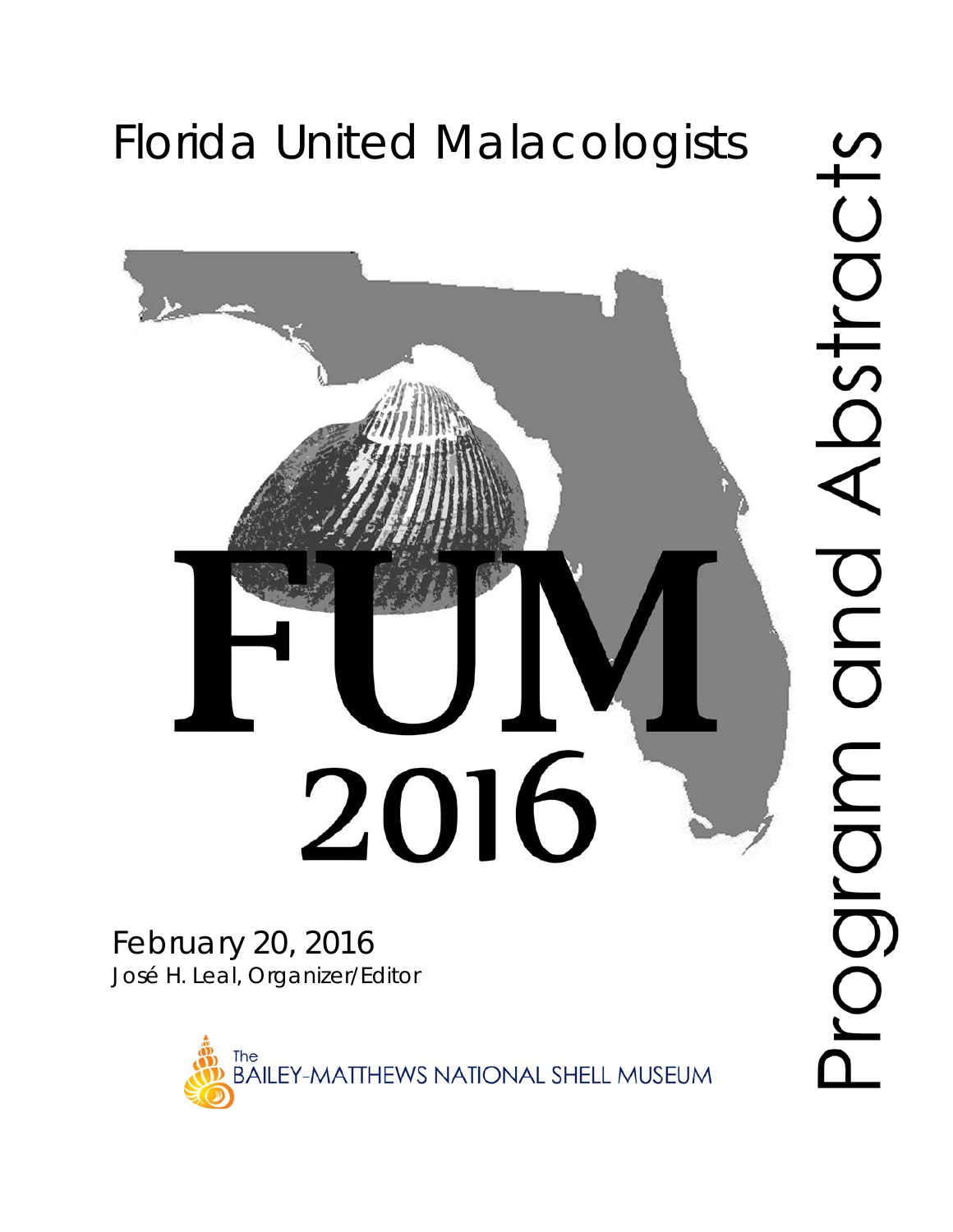#### **WELCOME TO FLORIDA UNITED MALACOLOGISTS (FUM) 2016!**

On behalf of The Bailey-Matthews National Shell Museum, I welcome you to the seventh meeting of Florida United Malacologists (FUM). This one-day gathering is designed to facilitate and enhance communication among professional, amateur, and student malacologists. Everyone is welcome to present their malacological findings at FUM!

It's not often that we find ourselves in a group as interested and excited about mollusks as we are. Let's take full advantage of it! This is a day for enjoying each other's company, learning, discourse, and exploration. We encourage you to ask questions, discuss data, compare notes on methods and problems, and get acquainted with presenters and members of the audience. That's all part of the fun.

Welcome to Sanibel and enjoy FUM!

Donie Hipschma

Dorrie Hipschman Executive Director Bailey-Matthews National Shell Museum

#### **ENJOY FUM 2016!**

Welcome to the seventh episode of FUM, and fourth event of its kind held at the Shell Museum. FUM brings together a wealth of information on mollusks (and their shells), in a compact, comprehensive, and friendly format. FUM's doors are open to anyone who has something new to contribute or questions to ask about Florida mollusks and beyond. Thanks for your participation and for endorsing and embracing the event. In particular, I want to acknowledge Shell Museum Executive Director Dorrie Hipschman for her assistance and for unconditionally supporting Florida United Malacologists 2016, and Dr. Gary Schmelz for organizing the Sunday fossil field trip, and Alan Gettleman for overall assistance.

Have a great meeting!

José H. Leal, Ph.D. Science Director & Curator Bailey-Mathews National Shell Museum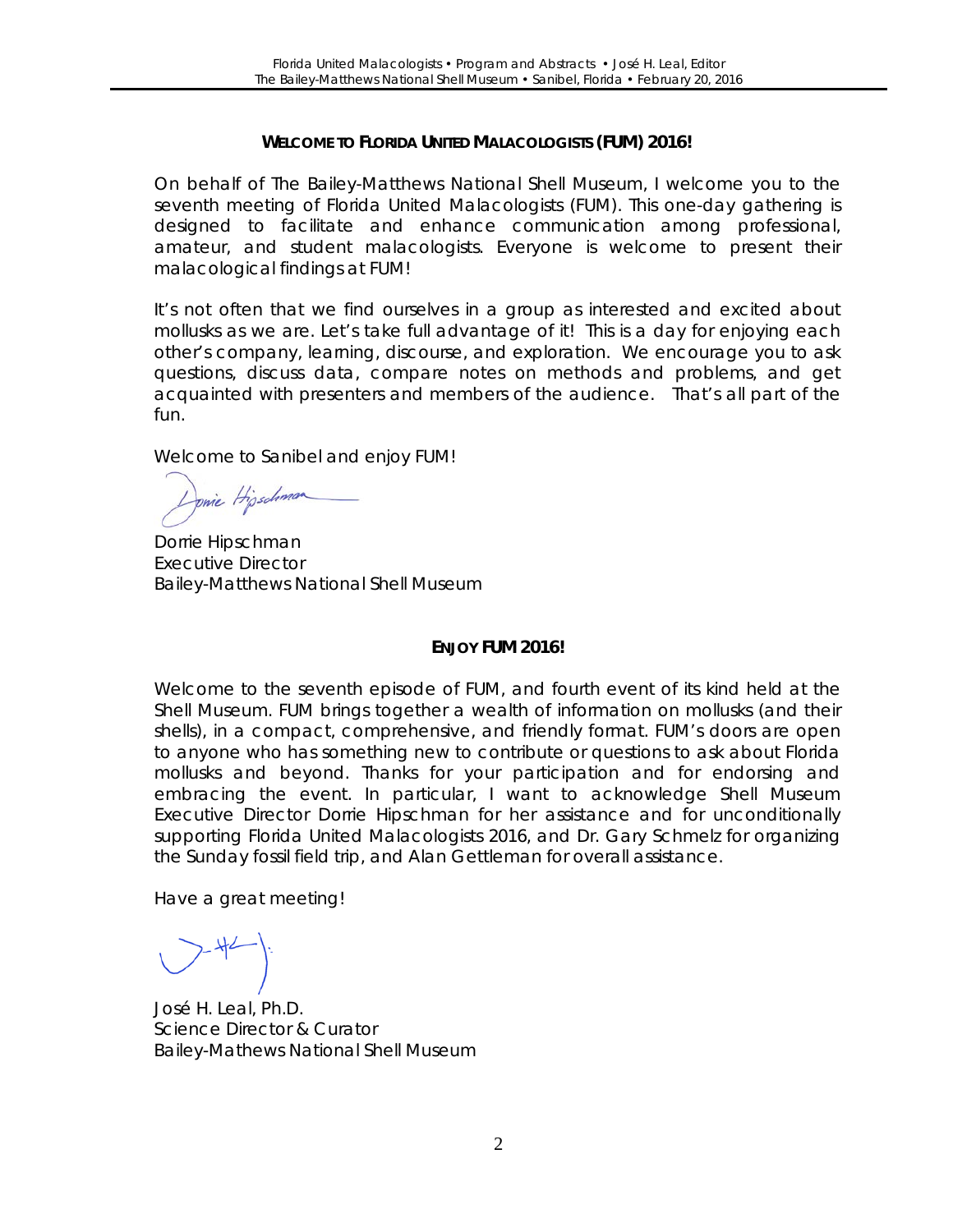# **FLORIDA UNITED MALACOLOGISTS 2016 FEBRUARY 20, 2016 PROGRAM**

**9:00 Dorrie Hipschman, Executive Director, BMNSM** Opening Remarks **José H. Leal, Science Director & Curator, BMSNM** Announcements

#### **SESSION 1**

- **9:15 José H. Leal** SOUTHWEST FLORIDA SHELLS, AN ONLINE GUIDE: A PROGRESS REPORT
- **9:35 Harold (Smoky) Payson III** COCKLES AND OLIVES: THREE QUESTIONS AND A CRAB

#### **9:55 Susan Sprout**

WHEN MOLLUSKS GO TO SCHOOL: AN OVERVIEW OF THE UNIQUE LEARNING EXPERIENCES PROVIDED TO SANIBEL SCHOOL STUDENTS BY LOCAL MOLLUSKS AND THEIR HELPERS

#### **10:15 Don Swenson**

COLLECTING ON JUPITER ISLAND 2015−16: THE GOOD, THE BAD, AND THE UGLY

#### **10:35 Break 1 (10 minutes)**

#### **SESSION 2**

- **10:45 Rebecca Mensch** TUSK SHELLS (SCAPHOPODA) OF SANIBEL ISLAND
- **11:05 Anne Dupont** SHELLED OPISTHOBRANCHS

# **11:25 F. Matthew Blaine**

A SURVEY OF FRESHWATER BIVALVES IN SUSSEX COUNTY, DELAWARE

# **12:00 LUNCH (1 hour)**

Lunch provided at the Museum; choice of Subway "standard" or vegetarian sandwiches, assorted chips, soft drinks, water.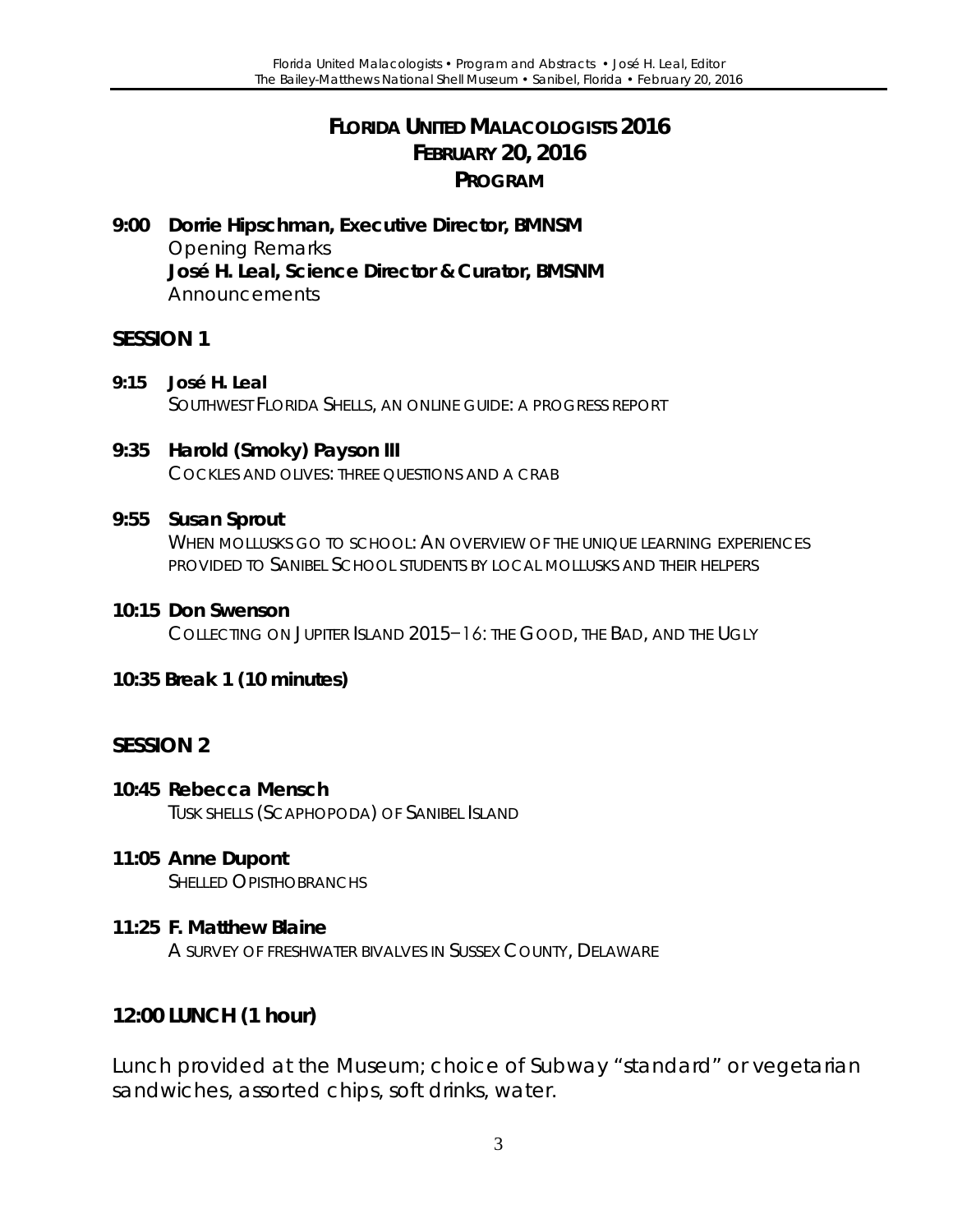# **SESSION 3**

#### **1:00 Shannan McAskill (James Douglass)**

EFFECTS OF MULTIPLE STRESSORS ON INTERACTIONS BETWEEN INVASIVE *POMACEA MACULATA* APPLE SNAILS AND NATIVE SUBMERGED AQUATIC VEGETATION IN SOUTHWEST FLORIDA ESTUARIES

#### **1:20 Alan Gettleman**

NEW AND REDISCOVERED SPECIES OF ANNULARIIDAE (GASTROPODA) AND HABITAT DESTRUCTION IN SOUTHWESTERN DOMINICAN REPUBLIC

#### **1:40 Harry G. Lee & Robert E. Winters**

DREAM STREAM STEMS TEEM WITH STENOTREMES REDUX: SATURATION 3D SHELLING ALONG THE PAINT ROCK RIVER SYSTEM SETS STRATOSPHERIC STANDARDS

**2:00 Break 2 (15 minutes)**

## **SESSION 4**

- **2:15 Lee Merrill** SHELL COLLECTING AT GUANTANAMO BAY, CUBA
- **2:35 Kaydee West\* and Gregory Herbert** OPTIMIZING METHODS FOR EXTRACTION OF PROTEINS FROM MOLLUSCAN SHELLS

#### **2:55 Thomas Behlmer Jr.**

INDIRECT EFFECTS OF FRESHWATER DISCHARGES ON SEAGRASS BEDS IN SW FLORIDA: MESOGRAZERS AS MEDIATORS OF EPIPHYTE GROWTH?

**3:15 Derrick S. Hudson & Susan S. Bell** ZONATION PATTERN AND SPATIAL ARRANGEMENT OF A POPULATION OF *GEUKENSIA GRANOSISSIMA*  IN A MIXED MANGROVE FOREST OF TAMPA BAY

# **3:35 Closing Remarks and Discussion**

**5:30 Dinner at Doc Ford's Rum Bar & Grill-Sanibel; prior reservation required (map at end of this booklet)**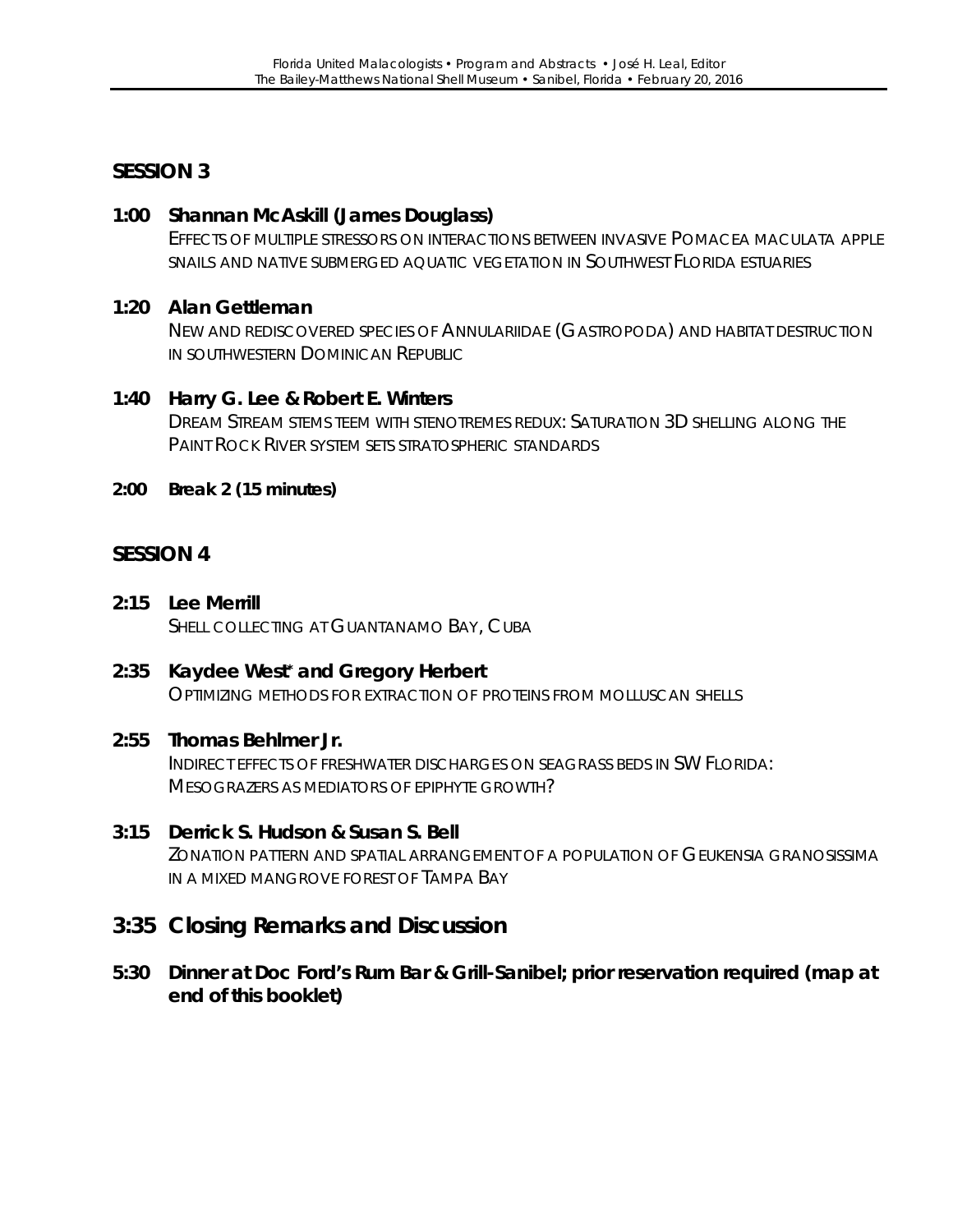# Abstracts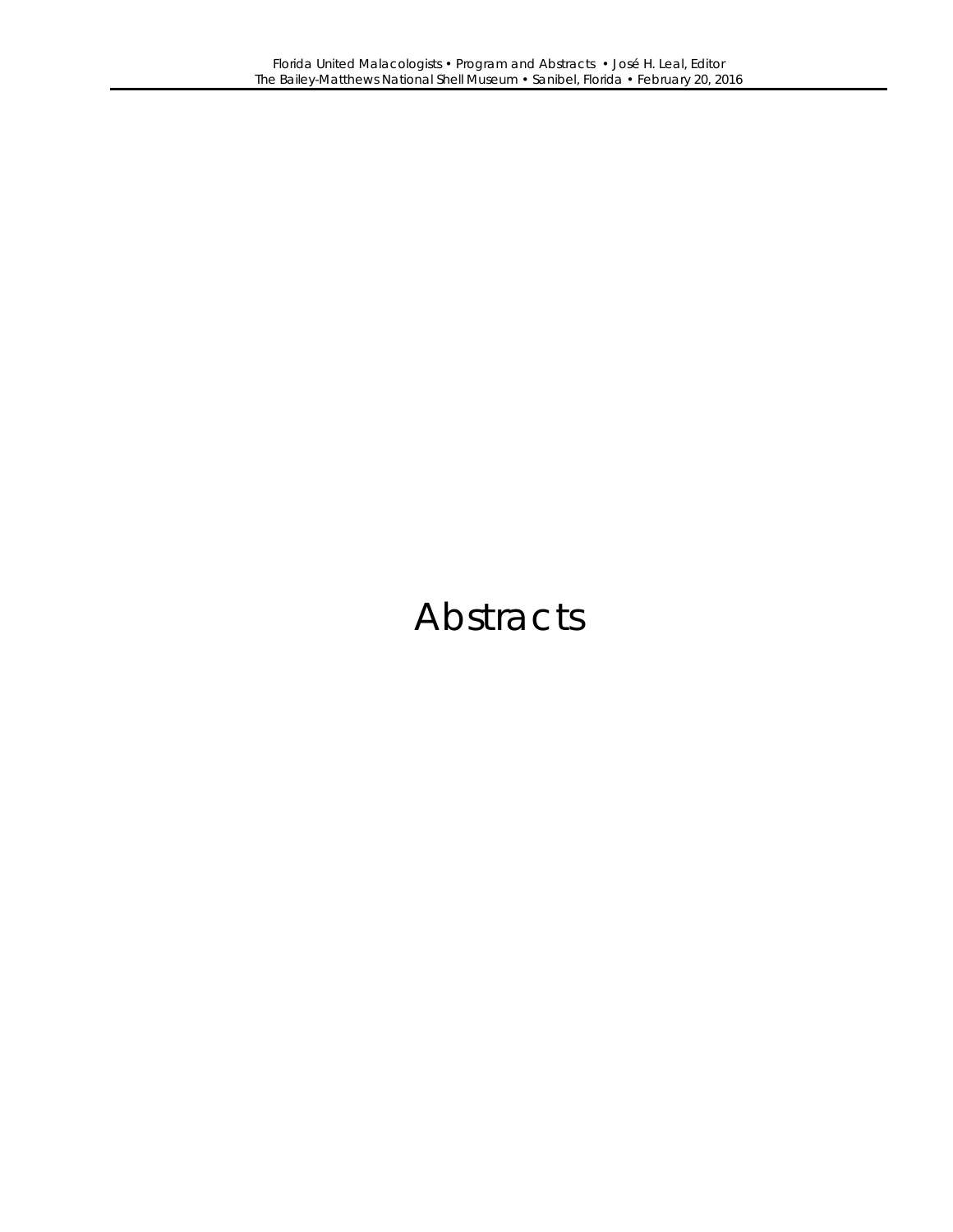#### **INDIRECT EFFECTS OF FRESHWATER DISCHARGES ON SEAGRASS BEDS IN SW FLORIDA: MESOGRAZERS AS MEDIATORS OF EPIPHYTE GROWTH?**

#### **Thomas Behlmer Jr.** Department of Marine and Ecological Sciences College of Arts and Sciences Florida Gulf Coast University 10501 FGCU Boulevard South Fort Myers, FL 33965-6565 USA [tjbehlmer2787@eagle.fgcu.edu](mailto:tjbehlmer2787@eagle.fgcu.edu)

Seagrass beds in the Caloosahatchee Estuary have declined with increased human development in the watershed. Hydrologic alterations have resulted in unstable salinity regimes and increased nutrient inputs, both thought to decrease seagrasses within the estuary. Increased nutrient loading results in higher levels of epiphytic algae covering seagrass blades. Invertebrate grazers (mesograzers) may help seagrasses by eating these algal epiphytes. However, altered salinity sometimes results in abundances too low to offset the influence of eutrophication. We hypothesize that mesograzers reduce the impacts of nutrient addition when salinity is favorable, but that low salinities exacerbate nutrient impacts by reducing mesograzer abundance and diversity. Surveys of two sites within the Caloosahatchee Estuary were conducted to understand the drivers of seagrass community structure over time and compared to concurrent trends in salinity and nutrient loading. Mesograzer species richness and relative abundance was greater at the mouth of the estuary compared to further upstream.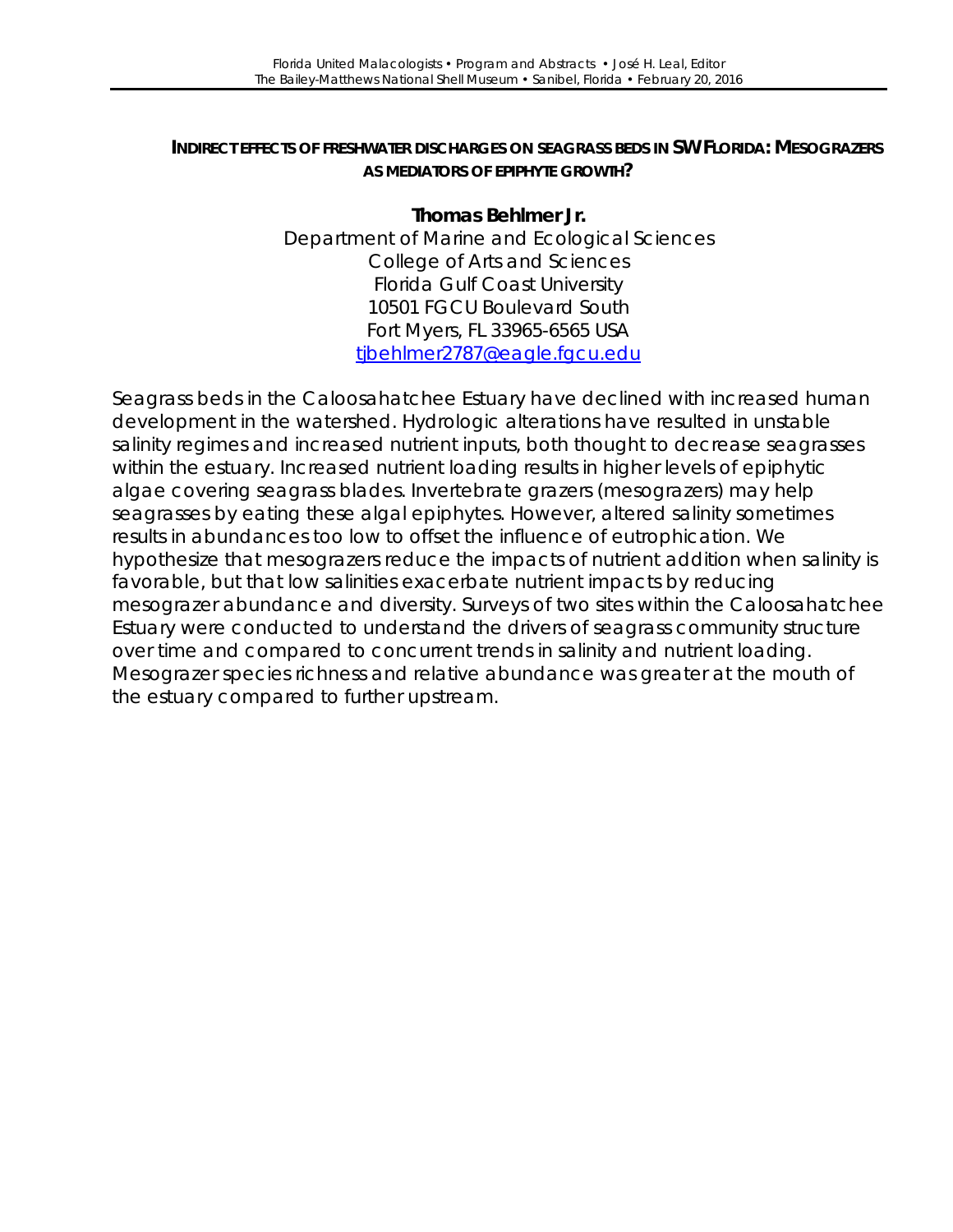#### **A SURVEY OF FRESHWATER BIVALVES IN SUSSEX COUNTY, DELAWARE**

#### **F. Matthew Blaine**

Delaware Museum of Natural History1 The Florida State Collection of Arthropods2 The McGuire Center for Lepidoptera Biodiversity Florida Museum of Natural History University of Florida2 [mattblaine@verizon.net](mailto:mattblaine@verizon.net)

For the past four years I have been conducting a survey of the fresh water environments in Sussex County, Delaware. The survey includes ponds, lakes, and river sites. It is specifically intended to determine the presence of fresh water bivalves including Unionida, Corbicula, and Sphaeriidae in the study area. It is important to record this information while they are still extant and accessible in Sussex County

1Curatorial Associate; 2Research Associate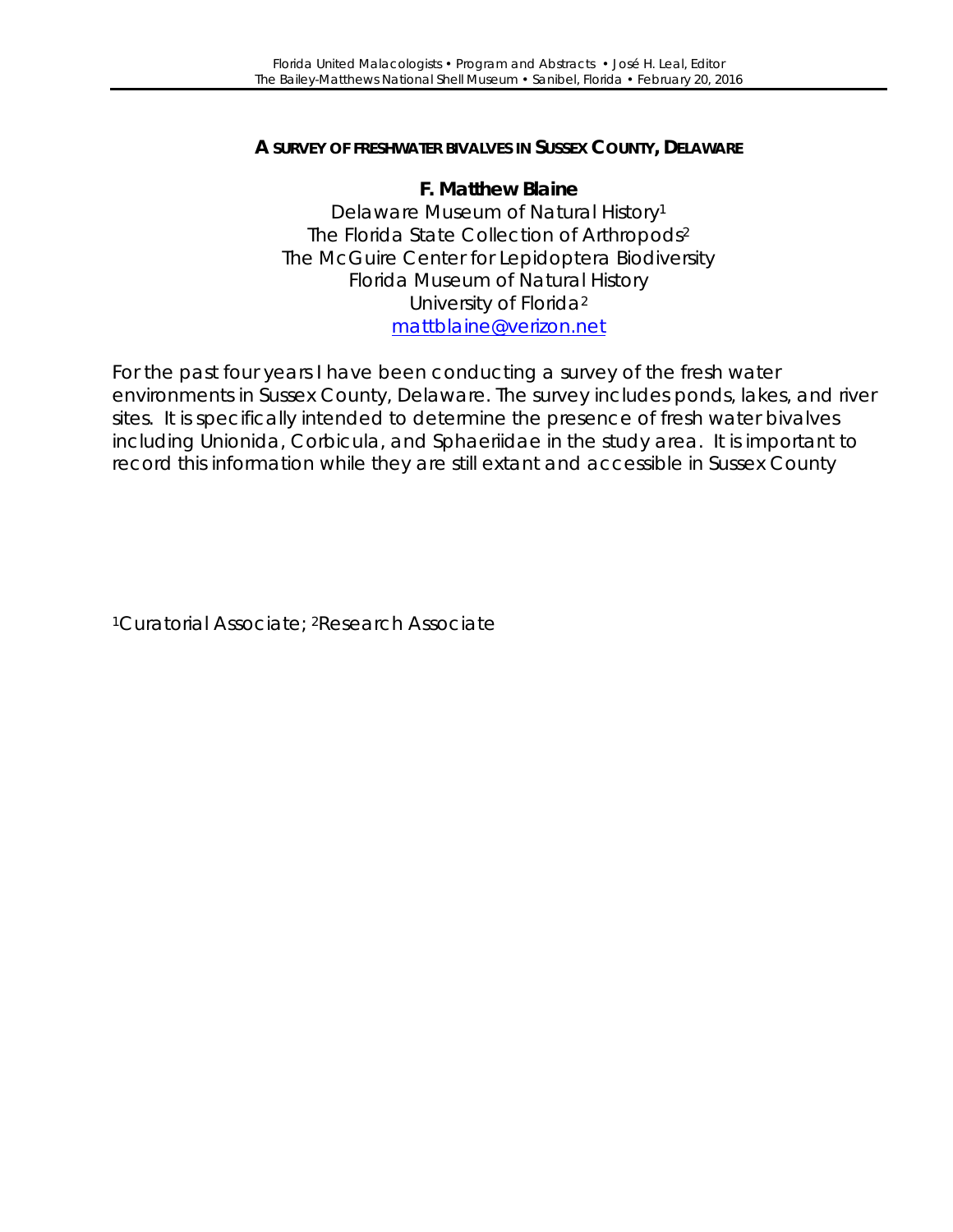#### **SHELLED OPISTHOBRANCHS**

**Anne Dupont** 4070 NW 7th Lane Delray Beach, FL 33445, USA [akdupont@bellsouth.net](mailto:akdupont@bellsouth.net)

In Florida waters, and the Caribbean, only in very few species of Opisthobranchia, is the shell large enough so that the animal can withdraw completely into it. In most species the shell is reduced in size, internalized, or as in nudibranchs, lost completely. Shelled opisthobranchs are distributed among various taxa**.** This presentation will cover some of the opisthobranch mollusks that still possess a shell. Exemplified by the Cephalaspidea (bubble shells), others included in this group are Anaspidea (sea hares)**,** the shelled members of Notaspidea (side-gilled slugs)**,** Sacoglossa (leaf slugs)**,** and Umbraculoidea (umbrella slug)**.** Shelled opisthobranchs are important subjects in evolutionary studies of gastropods**.**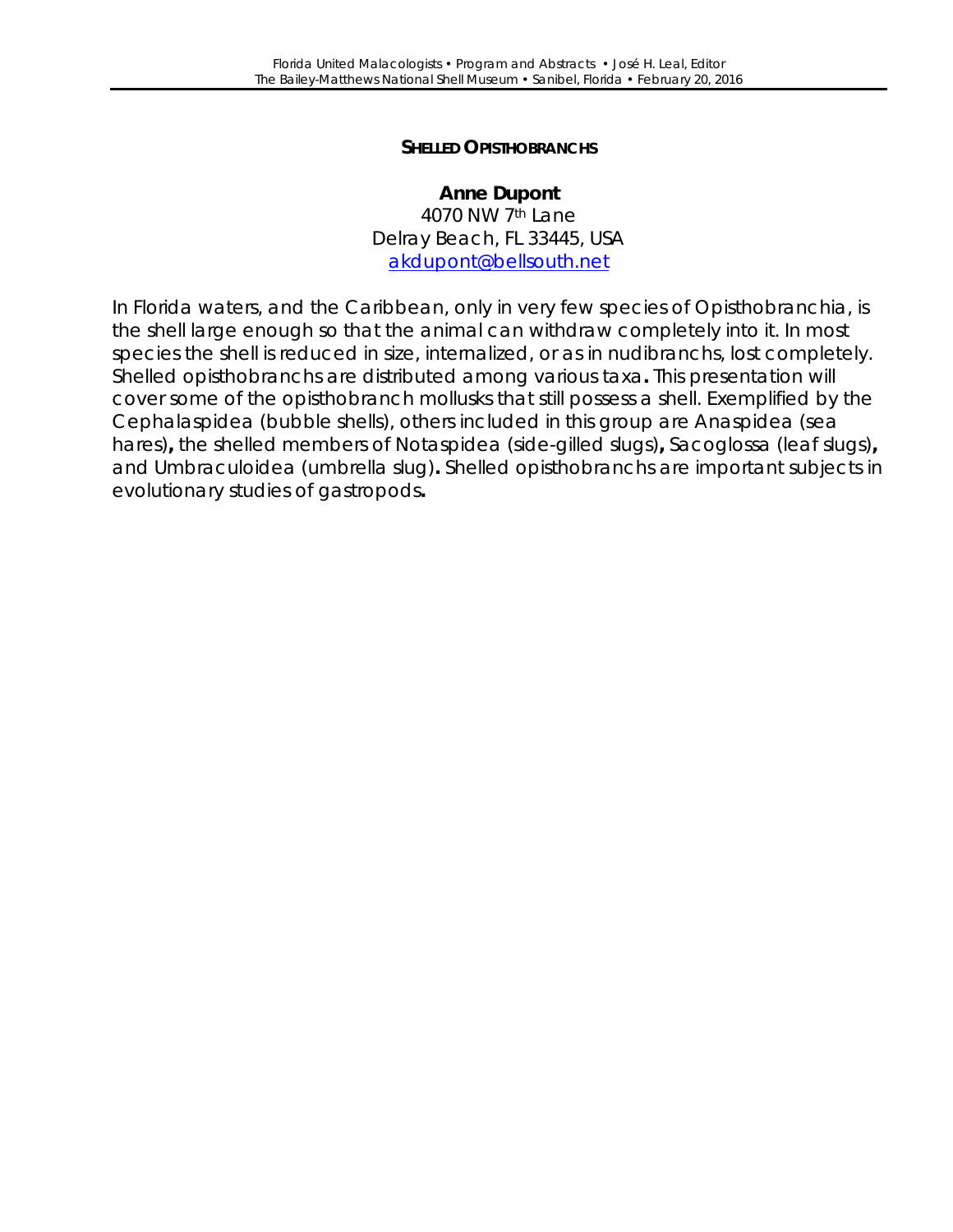#### **NEW AND REDISCOVERED SPECIES OF ANNULARIIDAE (GASTROPODA) AND HABITAT DESTRUCTION IN SOUTHWESTERN DOMINICAN REPUBLIC**

**Alan Gettleman** 2225 Tanglewood Lane Merritt Island, FL 32953, USA [lychee@cfl.rr.com](mailto:lychee@cfl.rr.com)

Extensive work was conducted on the land shell fauna of the Dominican Republic throughout the 20<sup>th</sup> Century. In particular, "The annulariids of this area (Hispaniola and the Bahamas) were covered in detail by Bartsch (1946) and it seemed that there was little left to be done. Nevertheless, recent collections there reveal no apparent end to the diversity of these snails…" (Watters and Duffy, 2010). The southwestern area of the country has several different mountain and valley habitats that are still poorly explored. Several new species, and the rediscovery of a species named by Paul Bartsch, which had not been seen since 1946, are discussed. Lake Enriquillo, an enclosed rift-valley, hypersaline lake and the lowest point in the Caribbean in southwest Dominican Republic, has experienced a rapid rise in water level since 2008. The rapid rise in lake water level, as well as the deforestation of a xeric habitat for charcoal, both negative effects on land snail assemblages, are discussed.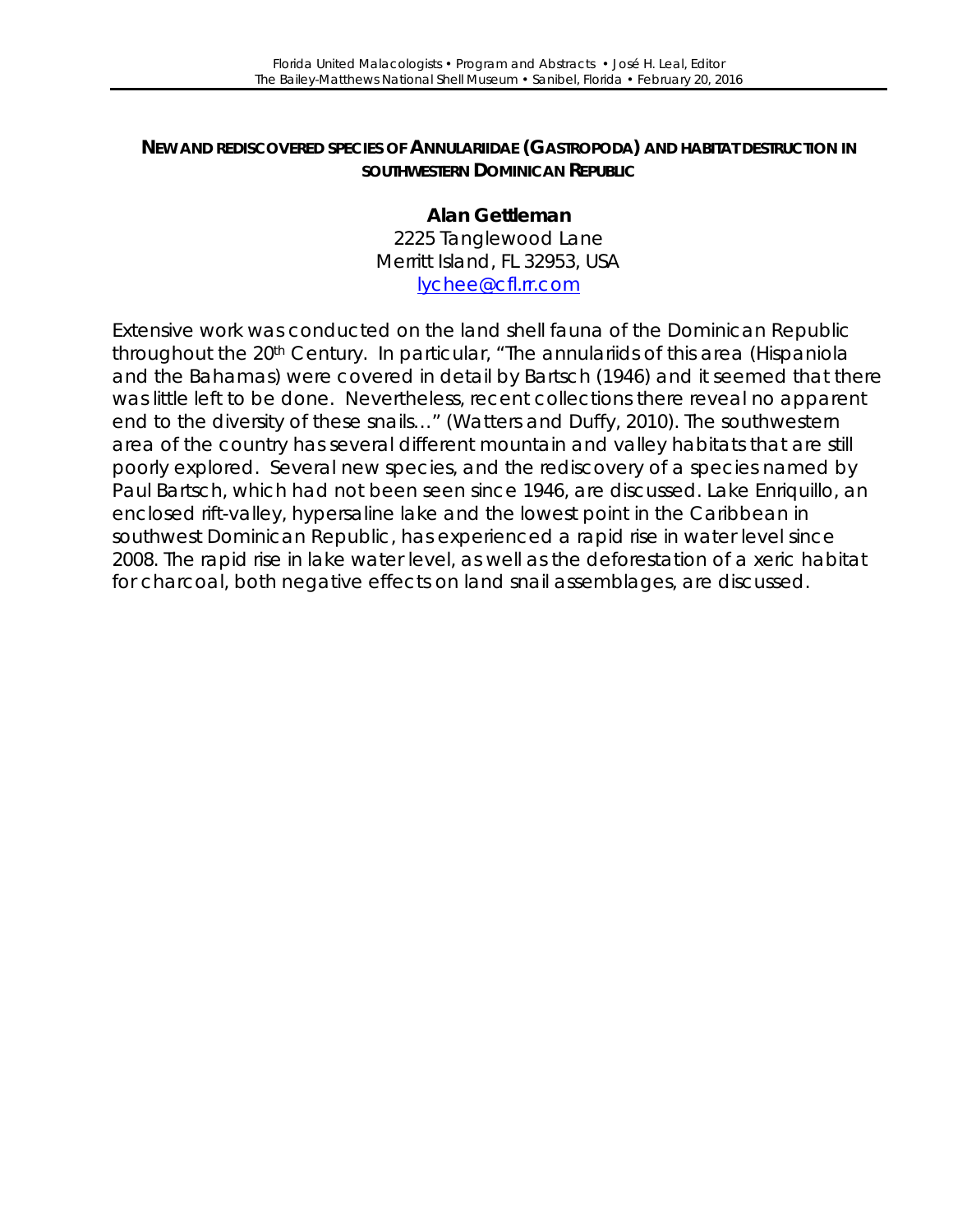#### **ZONATION PATTERN AND SPATIAL ARRANGEMENT OF A POPULATION OF** *GEUKENSIA GRANOSISSIMA* **IN A MIXED MANGROVE FOREST OF TAMPA BAY**

#### **Derrick S. Hudson & Susan S. Bell**

Department of Integrative Biology University of South Florida Tampa, FL, 33630-5200, USA [derrickshudson@gmail.com](mailto:derrickshudson@gmail.com)

The southern ribbed mussel, *Geukensia granosissima,* is a filter-feeding bivalve commonly found associated with salt marsh grasses, oyster reefs, and man-made structures throughout the Gulf of Mexico, Caribbean Sea, and Lesser Antilles. The southern ribbed mussel is considered primarily to be a saltmarsh inhabitant with no documentation describing this species within the mangrove system. However, a population of *G. granosissima* has been discovered within the root system of a mixed mangrove forest in Tampa Bay, Florida. Using descriptive surveys, the following questions were explored: How does the relationship between *G. granosissima* size, density, and patch size vary with mangrove root type, root density, and tidal elevation? Experiments to be conducted in Spring 2016 will further examine the following question: Are the lower zonation patterns displayed by *G. granosissima* strongly shaped by predation? This work will provide the first report of features controlling populations of the southern ribbed mussel in subtropical mangrove habitat.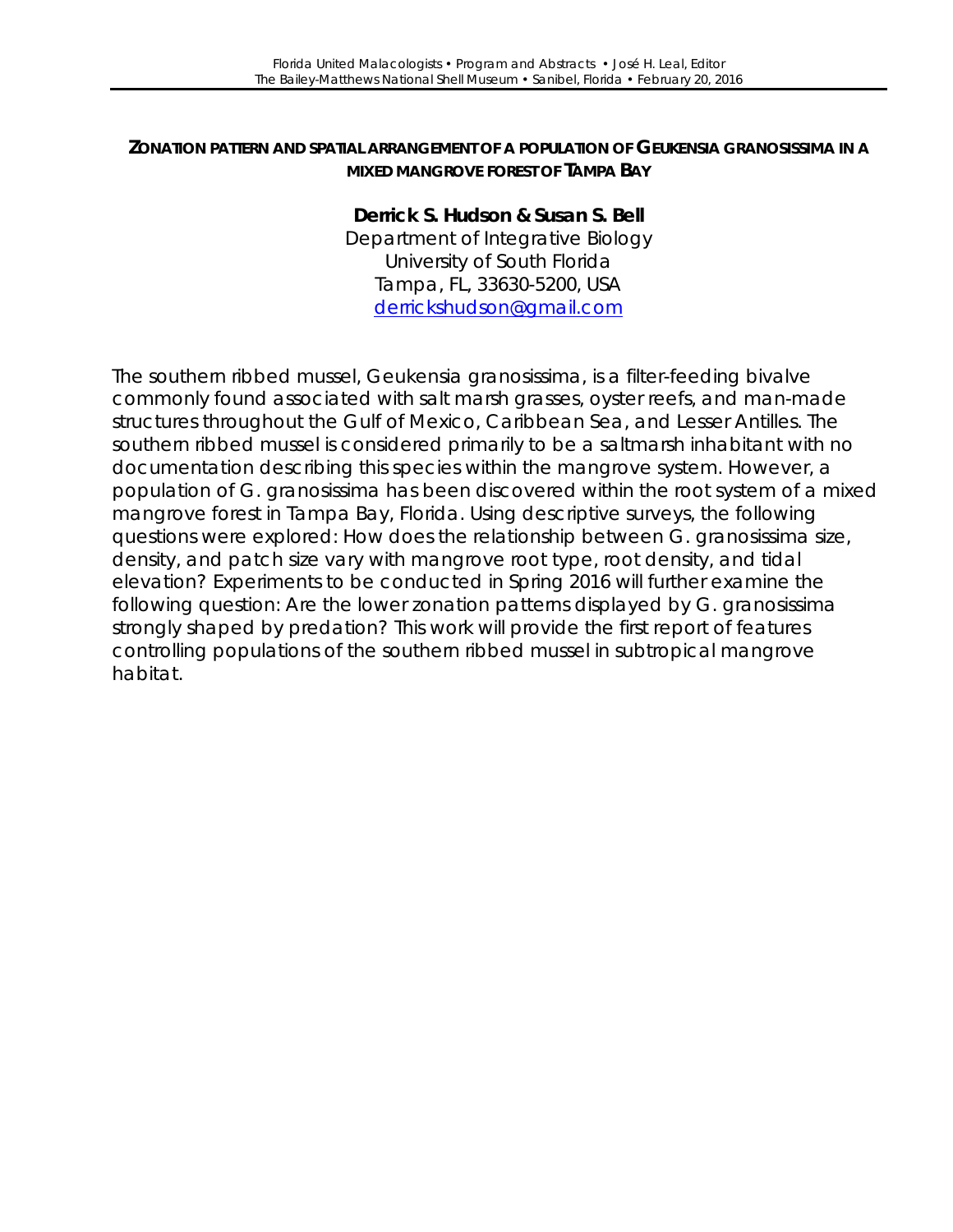#### **SOUTHWEST FLORIDA SHELLS, AN ONLINE GUIDE: A PROGRESS REPORT**

**José H. Leal** The Bailey-Matthews National Shell Museum P.O. Box 1580 Sanibel, FL 33957 USA [jleal@shellmuseum.org](mailto:jleal@shellmuseum.org)

Work on the "Southwest Florida Shells" guide started in 1999 as a project that aimed for publication in CD-ROM format. Early on, however, the author recognized the volatile nature of taxonomic information and decided to publish only an online version of the guide, which first appeared in 2000. The dynamic nature of the internet allows for ongoing expansion and the "course corrections" prompted by the multitude of systematic rearrangements put forth in the last two decades. The guide's many users include visitors to the islands, collectors, citizen scientists, wildlife biologists and park rangers, students, and researchers. With a strong focus on Sanibel and Captiva, the guide currently includes 336 species. It is ultimately a portal for information garnered by members of a large community that includes die-hard collectors, local naturalists, researchers, and nature photographers. The guide is expected to expand considerably in 2016, thanks to the gift of a high-resolution photo camera donated by the Sanibel Captiva Shell Club.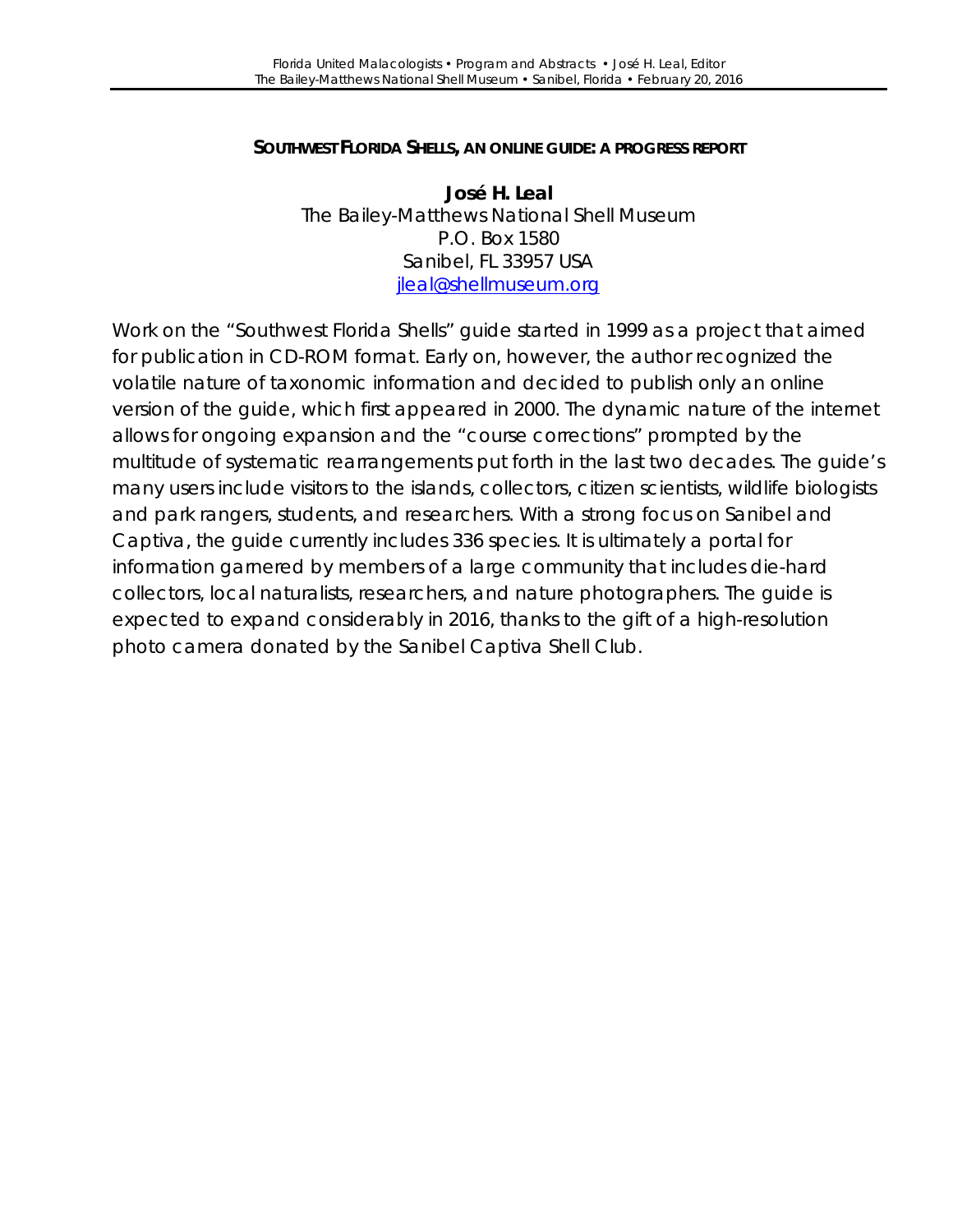#### **DREAM STREAM STEMS TEEM WITH STENOTREMES REDUX: SATURATION 3D SHELLING ALONG THE PAINT ROCK RIVER SYSTEM SETS STRATOSPHERIC STANDARDS**

**Harry G. Lee\* and Robert E. Winters** \*4132 Ortega Forest Drive Jacksonville, FL 32210 USA [shells@hglee.com](mailto:shells@hglee.com)

The Paint Rock River (PRR) of northeastern Alabama drains the southeastern flank of the Cumberland Plateau, and traverses a limestone-rich valley principally encompassed by Jackson County, *en route* to its confluence with the Tennessee River. Other than farmlands, there is little evidence of human impact along its course. On speculation of a relatively pristine and diverse naiad fauna, an initial reconnaissance was conducted in 1996 by HGL and colleagues. A somewhat unexpected finding was the abundance and diversity of terrestrial snails in the riverine drift. Beginning, in 2009 REW has systematically collected at 16 sites (30 occasions) along the banks of Estill Fork, Larkin Fork, and mainstem PRR. Visual surveillance by REW was combined with systematic search of graduated siftings of 3D (≡ drift, debris, detritus; HGL, REW). Identifications were made by the authors and Dr. Tim Pearce of the Carnegie Museum of Natural History, Pittsburgh, where most of the larger species are vouchered. The terrestrial molluscan diversity exhibited in these samples (101 spp. overall; 84 from a single site) is exceptional, and includes rare, obscure, and possibly new species, as well as several significant range extensions. Most of noteworthy discoveries are contributed by the micromollusk (< 5.50 mm), moiety, which constitutes ~ 40% of this faunule. Exemplar species will be treated to demonstrate the value of this methodology, the advantages and limitations of which will also be discussed.

\* Presenter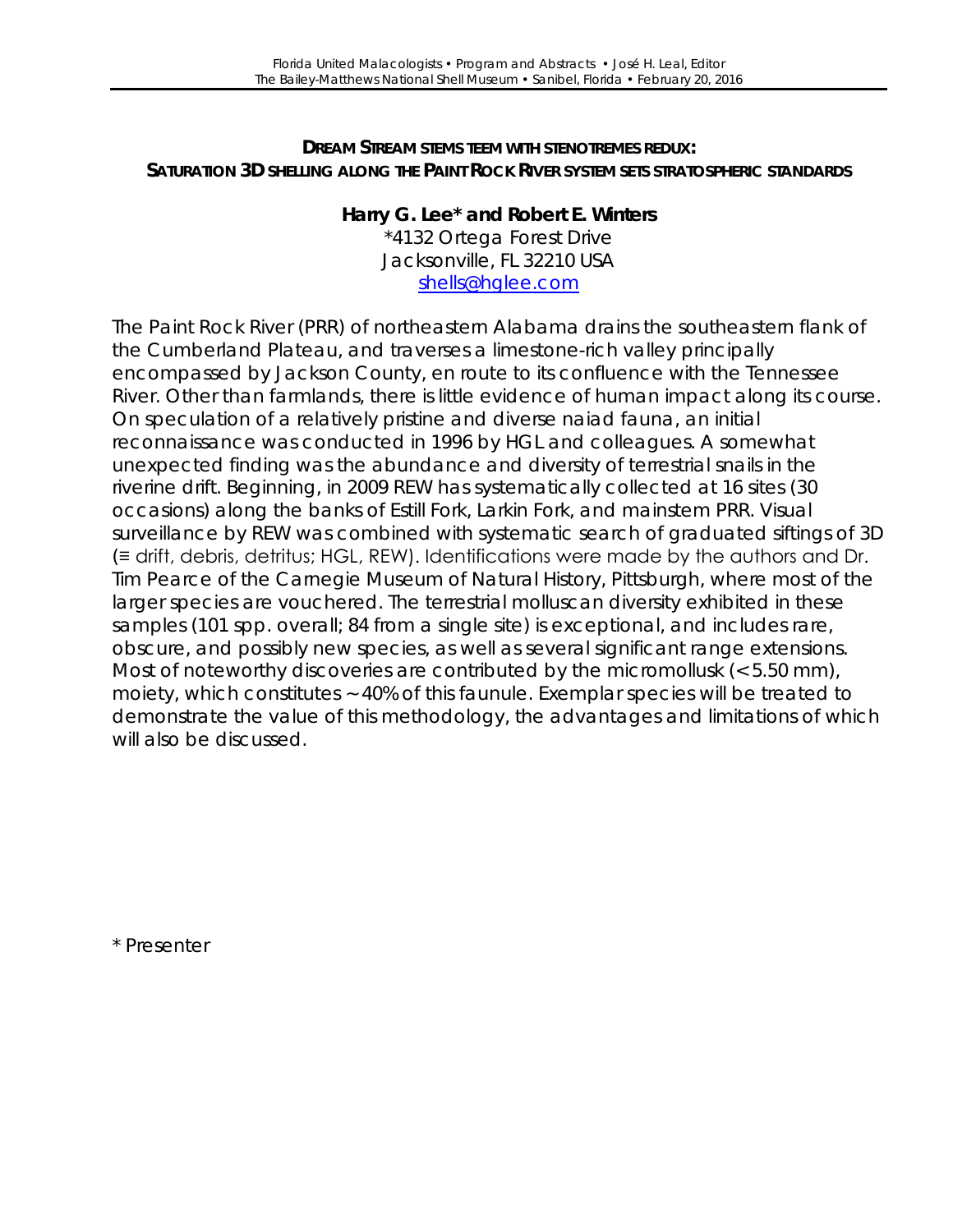#### **EFFECTS OF MULTIPLE STRESSORS ON INTERACTIONS BETWEEN INVASIVE** *POMACEA MACULATA* **APPLE SNAILS AND NATIVE SUBMERGED AQUATIC VEGETATION IN SOUTHWEST FLORIDA ESTUARIES**

**Shannan McAskill\*** Department of Marine and Ecological Sciences College of Arts and Sciences Florida Gulf Coast University 10501 FGCU Boulevard South Fort Myers, FL 33965-6565 USA [smcas002@gmail.com](mailto:smcas002@gmail.com)

The island apple snail, *Pomacea maculata*, is native to South America. It is an invasive pest in freshwater ecosystems all over the world and may also invade estuaries. By overgrazing submerged aquatic vegetation (SAV) they have reduced ecosystem function and threatened key species such as Tapegrass (*Vallisneria americana*). Abiotic stressors appear to strongly influence both the grazing rate of *P. maculata* and the ability of tapegrass to endure grazing. We examined the role of stressors on the outcome of *P. maculata* herbivory on *V. americana* using laboratory, mesocosm, and field studies. In no-choice feeding trials, salinity decreased grazing rate and elevated temperatures increased grazing rate. In choice feeding trials, the snail exhibited an affinity for *V. americana*. In the mesocosm experiment, elevated salinity and snail presence had negative impacts on above ground biomass of *V. americana*. Results suggest estuarine regions may serve as a valuable refuge for *V. americana* populations.

\*Presenter: James Douglass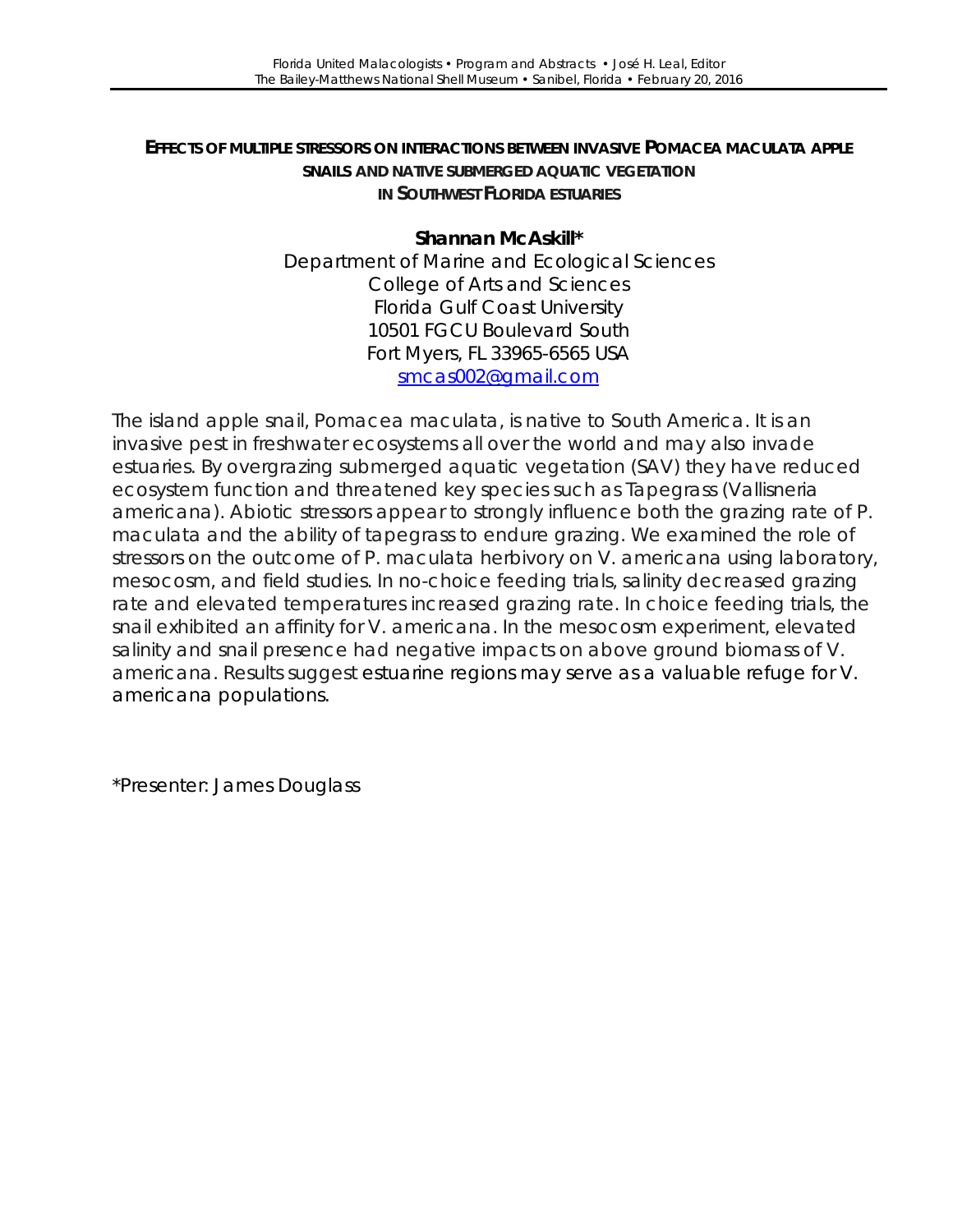## **TUSK SHELLS (SCAPHOPODA) OF SANIBEL ISLAND**

**Rebecca Mensch** The Bailey-Matthews National Shell Museum P.O. Box 1580 Sanibel, FL 33957 USA [rmensch@shellmuseum.org](mailto:rmensch@shellmuseum.org)

The Scaphopoda, a class of mollusks commonly referred to as tusk shells, is a seldom studied group. Much of the information about these animals that is available in books and online is outdated, incomplete, or incorrect. The lack of readily available correct identification guides for these animals and their shells has led to much debate over which species are found on Sanibel. The program will explain the scientific process behind identifying poorly studied species, as well as which tusk shell species have been found locally, and what work still lies ahead.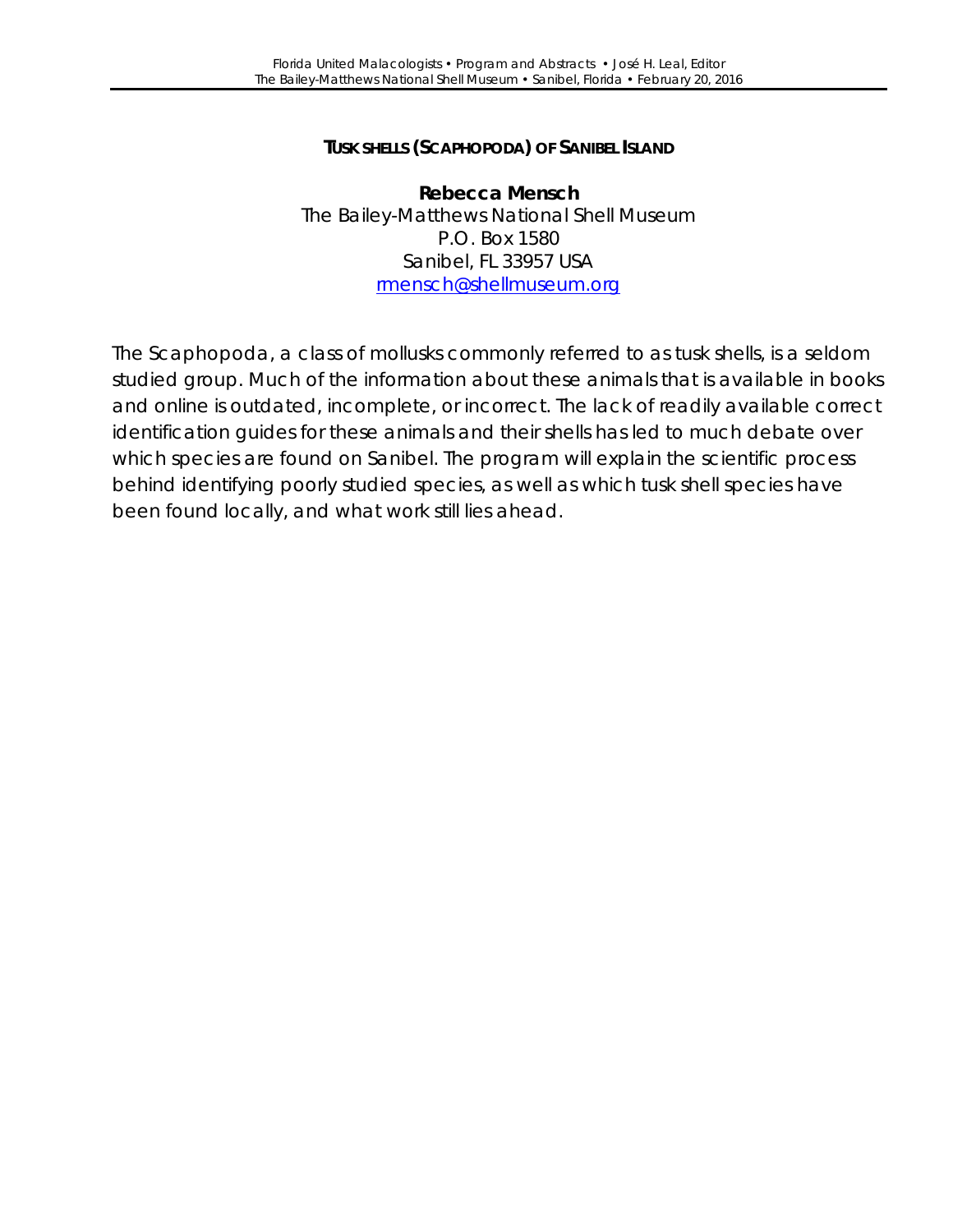#### **SHELL COLLECTING AT GUANTANAMO BAY, CUBA**

**Lee Merrill** 1586 Bristol Place Orange Park, FL 32073-5270 USA [opflhokie@gmail.com](mailto:opflhokie@gmail.com)

I will provide an overview of the excellent shell collecting at the various beaches, both inside and outside the bay, from this remote location in southeastern Cuba, as well as inferences on events that may have impacted local sea life. More than 100 species were collected from 2011−2014.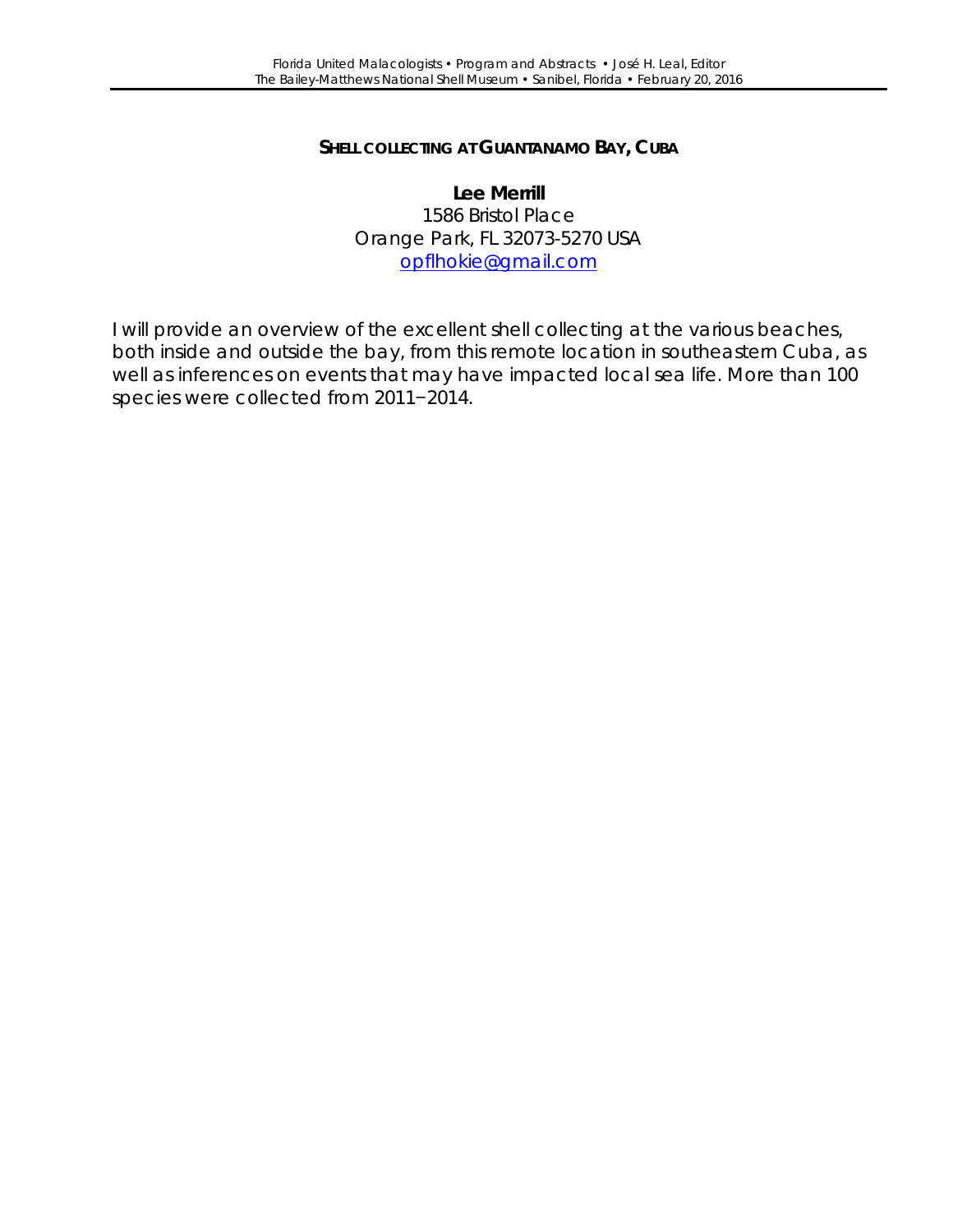#### **COCKLES AND OLIVES: THREE QUESTIONS AND A CRAB**

**Harold (Smoky) Payson III** The Bailey-Matthews National Shell Museum\* P.O. Box 1580 Sanibel, FL 33957 USA [sspayson@fairpoint.net](mailto:sspayson@fairpoint.net)

Why do we find so many white form prickly cockles? Why the super-abundance of live lettered olives (*Americoliva sayana*) in Sanibel's intertidal zone for the last 5 years and their comparative absence over the previous (roughly) 25 years? What caused the identical deformation to three great heart cockles of the same age group? Meet the claw that peels Lettered Olives and the shell of some who survived. Finally, a new name for one of the large egg cockles, *Laevicardium pristis*, found on Sanibel?

\*Volunteer Curatorial Assistant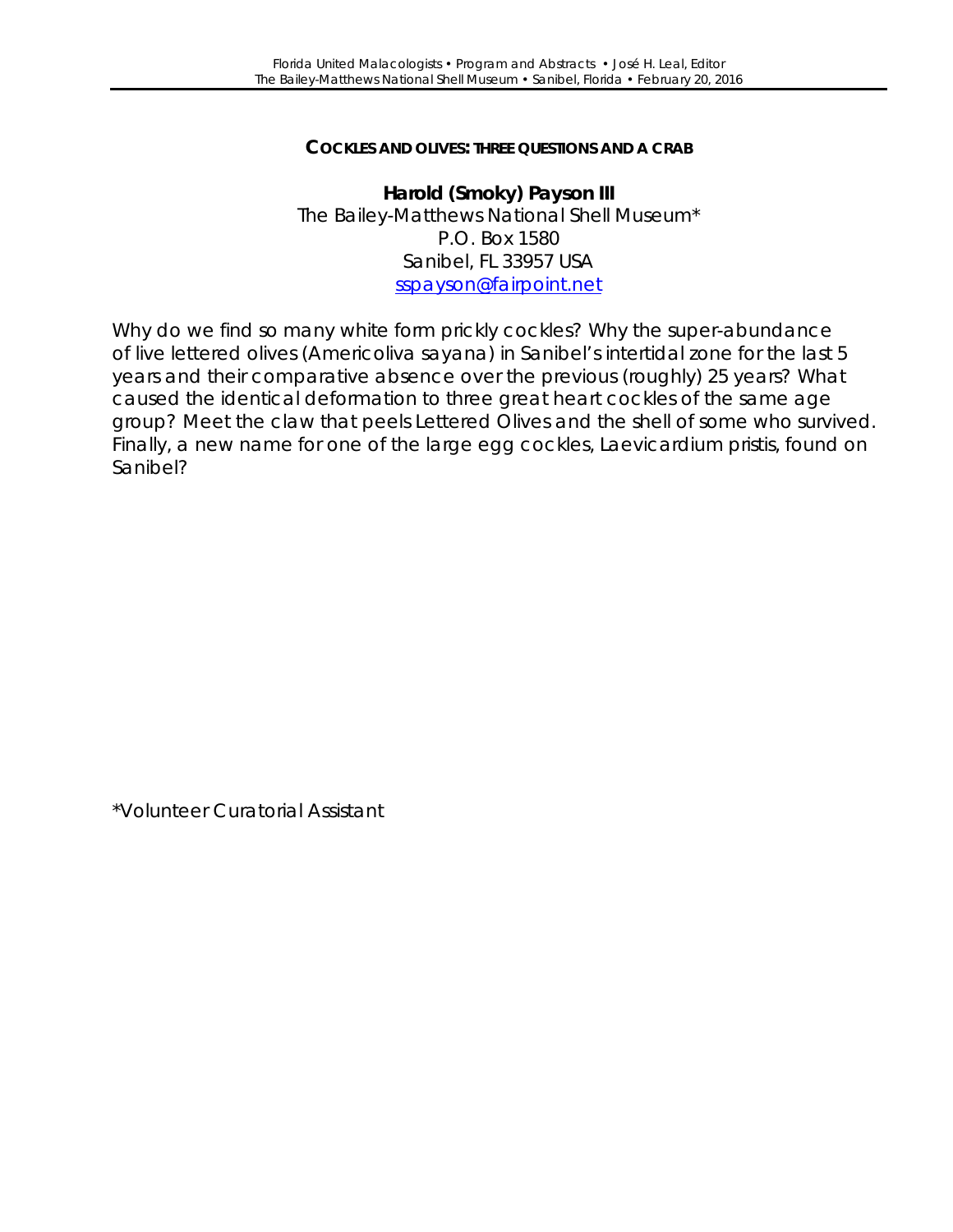#### **WHEN MOLLUSKS GO TO SCHOOL: AN OVERVIEW OF THE UNIQUE LEARNING EXPERIENCES PROVIDED TO SANIBEL SCHOOL STUDENTS BY LOCAL MOLLUSKS AND THEIR HELPERS**

**Susan Sprout** The Bailey-Matthews National Shell Museum\* P.O. Box 1580 Sanibel, FL 33957 USA and The Sanibel School [ssprout@uplink.net](mailto:ssprout@uplink.net)

For more than forty years, first shell club members then museum volunteers have been presenting data about mollusks and their shells to Sanibel School 6th-graders. This not only aims to expand the awareness and knowledge of the students, but also to prepare them for the life experience of sharing what they have learned in the classroom with visitors at the Live Mollusk Display during the local Shell Festival. Students learn to identify local mollusks by their shells, behaviors, body parts, and habits and habitats. They also see examples of shells from around the world. Awareness and knowledge may prepare these students to become better stewards of the earth and its inhabitants.

\*Volunteer Curatorial Assistant and Education Docent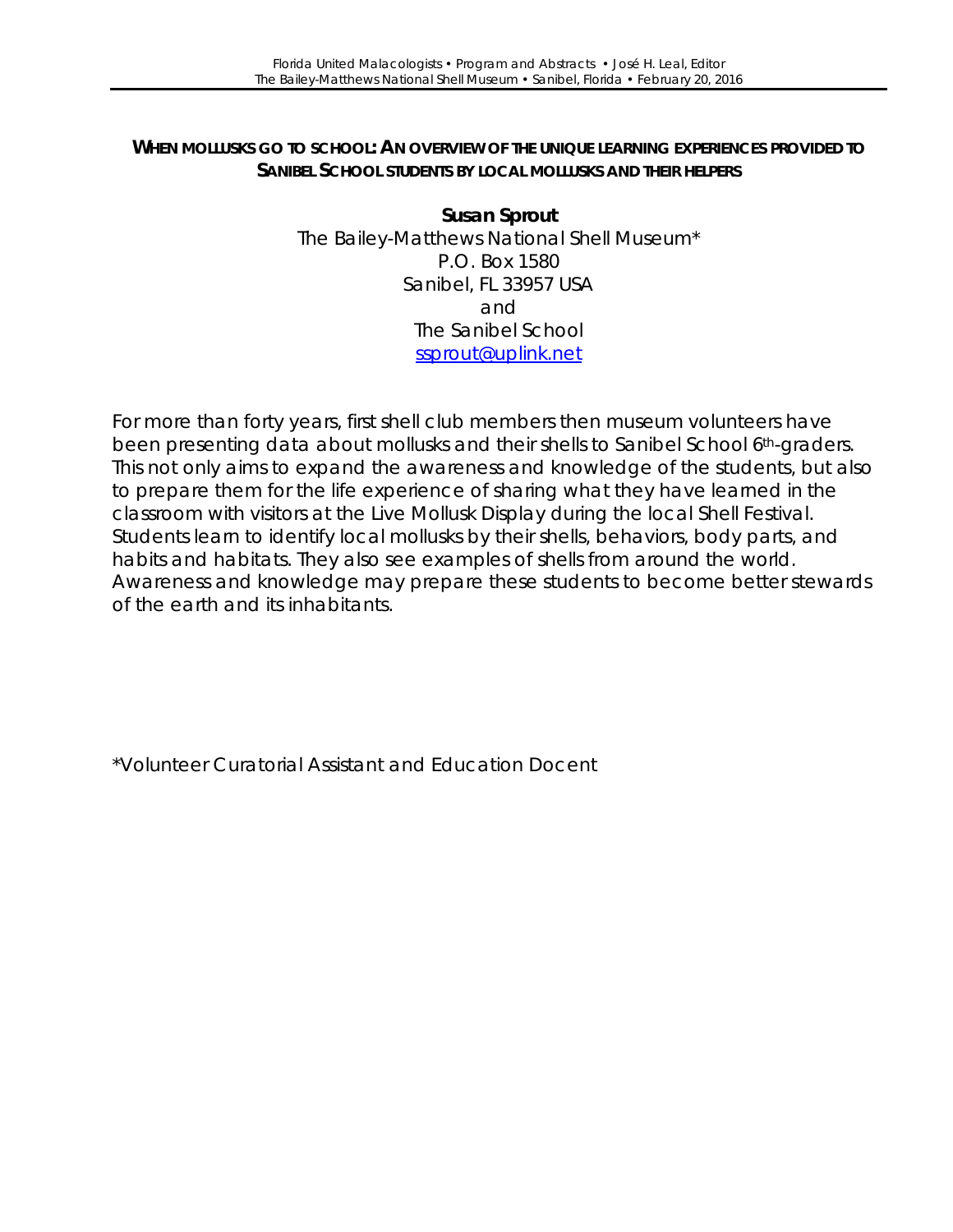#### **COLLECTING ON JUPITER ISLAND 2015−16: THE GOOD, THE BAD, AND THE UGLY**

**Don Swenson** 8365 SE Wren Ave. Hobe Sound, FL 33455 USA [donswenson68@yahoo.com](mailto:donswenson68@yahoo.com)

This presentation is a brief update of the status of shelling in Coral Cove, Jupiter, Florida. I am also exhibiting this year's finds (NONE of which are from the ocean side of Coral Cove). The talk will point out the significant decline in the number of species observed at Coral Cove along with a similar decline both in the number of shells present on the beach and the quality of those (very) few shells. However, there is some good news. A number of high quality specimens have appeared at the Hobe Sound Wildlife Refuge site and the Jupiter Sound side of the south end of Jupiter Island. On the other hand, good collecting days at both sites have been fewer than five over a seven week time frame.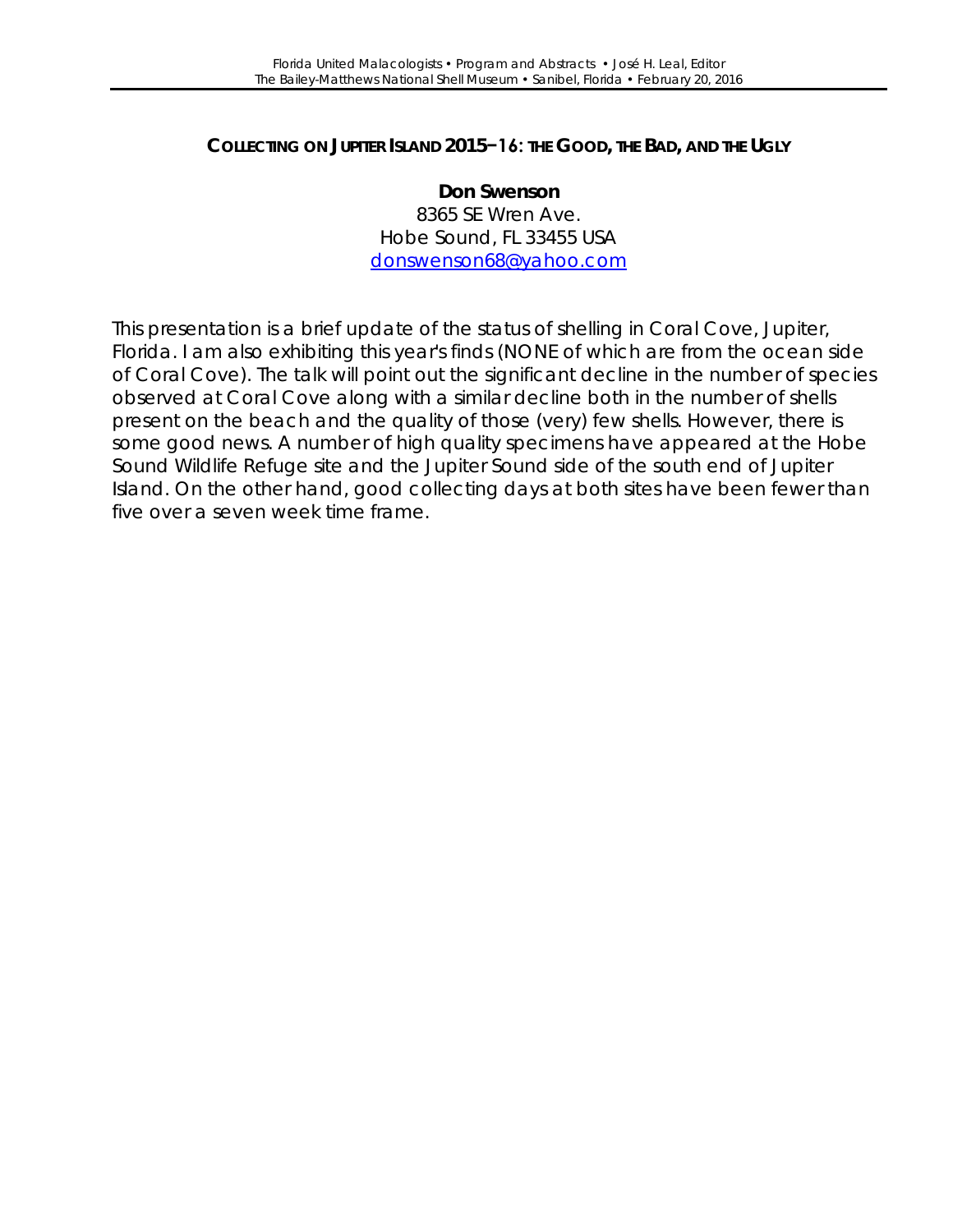OPTIMIZING METHODS FOR EXTRACTION OF PROTEINS FROM MOLLUSCAN SHELLS

**Kaydee West\* and Gregory Herbert** School of Geosciences, University of South Florida Tampa, FL 33620 USA [Kjwest1@mail.usf.edu](mailto:Kjwest1@mail.usf.edu)

Mollusk shells contain proteins within and between the crystals of calcium carbonate; these organic molecules play an important role in biomineralization and shell function, but their stable isotope ratios of carbon and nitrogen are also thought to record important ecological information about the animal's diet and nutrient sources. Fossils and shells from historical collections contain the same proteins, offering potential insight into pre-anthropogenic ecological conditions. However, shell organics in older shells are typically recovered in exceedingly reduced abundances due to leaching, and remaining organics are often converted from insoluble proteins to soluble, free amino acids, making them both difficult to detect and recover. To extract much needed ecological information from older shells, demineralization and organics-capture methods must be optimized for yield. This project utilizes an experimental approach to compare insoluble and soluble organic molecule yields of shells of the modern gastropod *Strombus alatus* demineralized with acids of different concentrations and temperatures. Future applications of this work include using our refined methods to reconstruct food webs across broad temporal scales.

\*Presenter